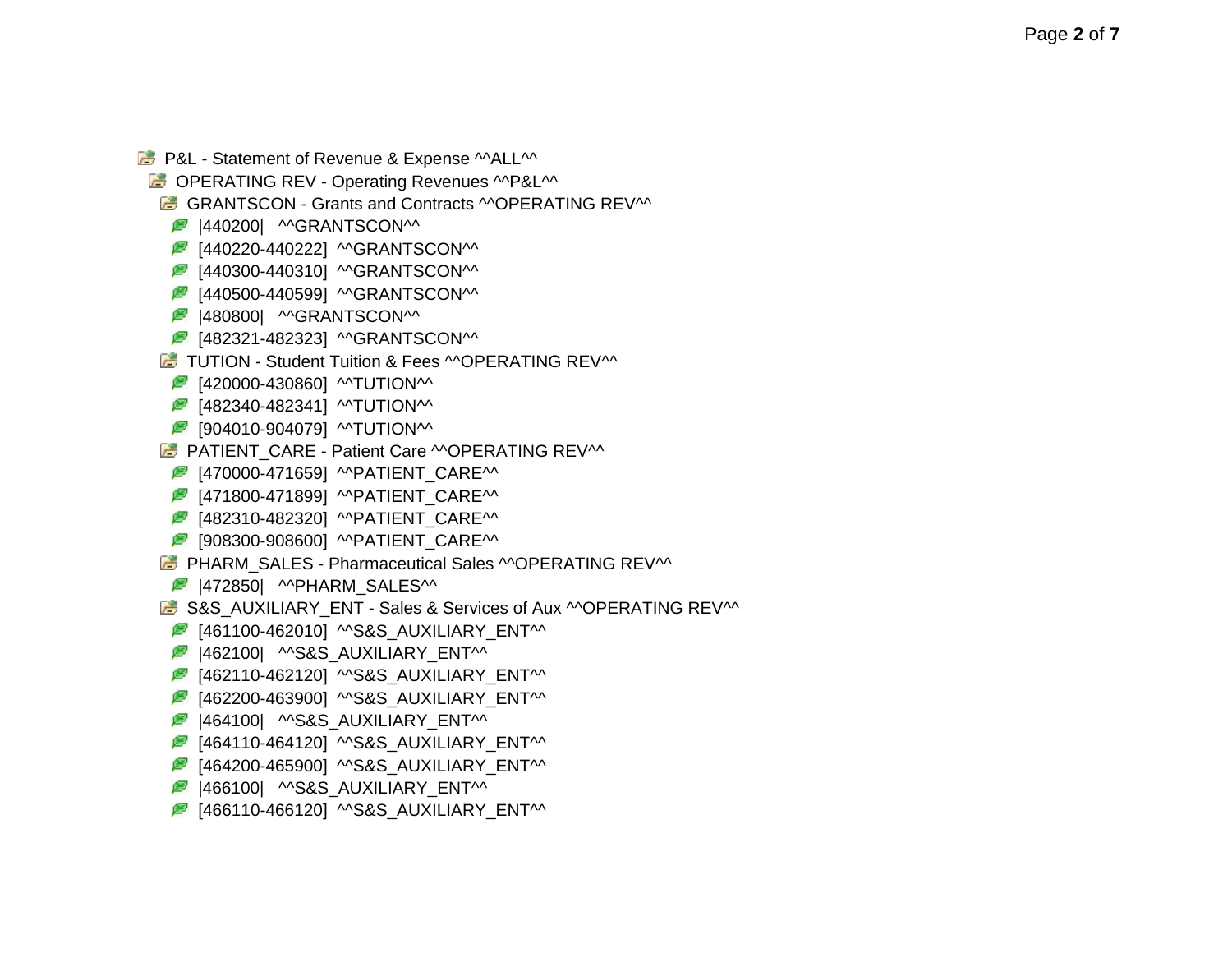- **2** [466200-466920] MS&S\_AUXILIARY\_ENT<sup>M</sup>
- **2** |466930| MS&S AUXILIARY ENT<sup>M</sup>
- **2** [466940-466950] MS&S AUXILIARY ENT M
- |472800| ^^S&S\_AUXILIARY\_ENT^^
- |908700| ^^S&S\_AUXILIARY\_ENT^^
- STATE\_APPROP State Appropriation ^^OPERATING REV^^
	- $|410000|$  MSTATE APPROPM
	- **8** |994100| MSTATE\_APPROPM
- **B** OTHER\_OPER\_REVENUES Other Operating Revenues MOPERATING REV<sup>^^</sup>
	- **2** [430930-431059] MOTHER OPER REVENUES<sup>^^</sup>
	- **2** |468000| MOTHER OPER REVENUES<sup>^^</sup>
	- **2** [472100-472700] ^^OTHER\_OPER\_REVENUES^^
	- **2** [472900-473900] ^^OTHER\_OPER\_REVENUES^^
	- **2** [475100-480600] MOTHER OPER REVENUES<sup>M</sup>
	- **2** [480900-481199] MOTHER OPER REVENUES<sup>^^</sup>
	- $\mathscr{F}$  [481201-481420] MOTHER OPER REVENUES<sup>^^</sup>
	- **2** [482000-482300] ^^OTHER\_OPER\_REVENUES^^
	- **2** [482342-499999] MOTHER OPER REVENUES<sup>^^</sup>
- $\Box$  OPERATING EXPENSES Operating Expenses  $MPA$
- COMP\_FAC Faculty ^^OPERATING EXPENSES^^
- **8** [511021-511051] ^^COMP\_FAC^^
- COMP\_FAC\_BENE Faculty Benefits ^^OPERATING EXPENSES^^
- $|481440|$  MCOMP FAC BENEM
- $\blacksquare$  |540100| MCOMP\_FAC\_BENEM
- **COMP\_STAFF Staff ^^OPERATING EXPENSES^^** 
	- $|511011|$  MCOMP STAFFM
	- $|511061|$  MCOMP STAFF<sup> $\land$ </sup>
	- **8** [511321-521999] ^^COMP\_STAFF^^
- COMP\_STAFF\_BENE Staff Benefits ^^OPERATING EXPENSES^^
- $[530000-532011]$  MCOMP\_STAFF\_BENEM
- $|533011|$  MCOMP STAFF BENEM
- $$$  [534011-536431] ^^COMP\_STAFF\_BENE^^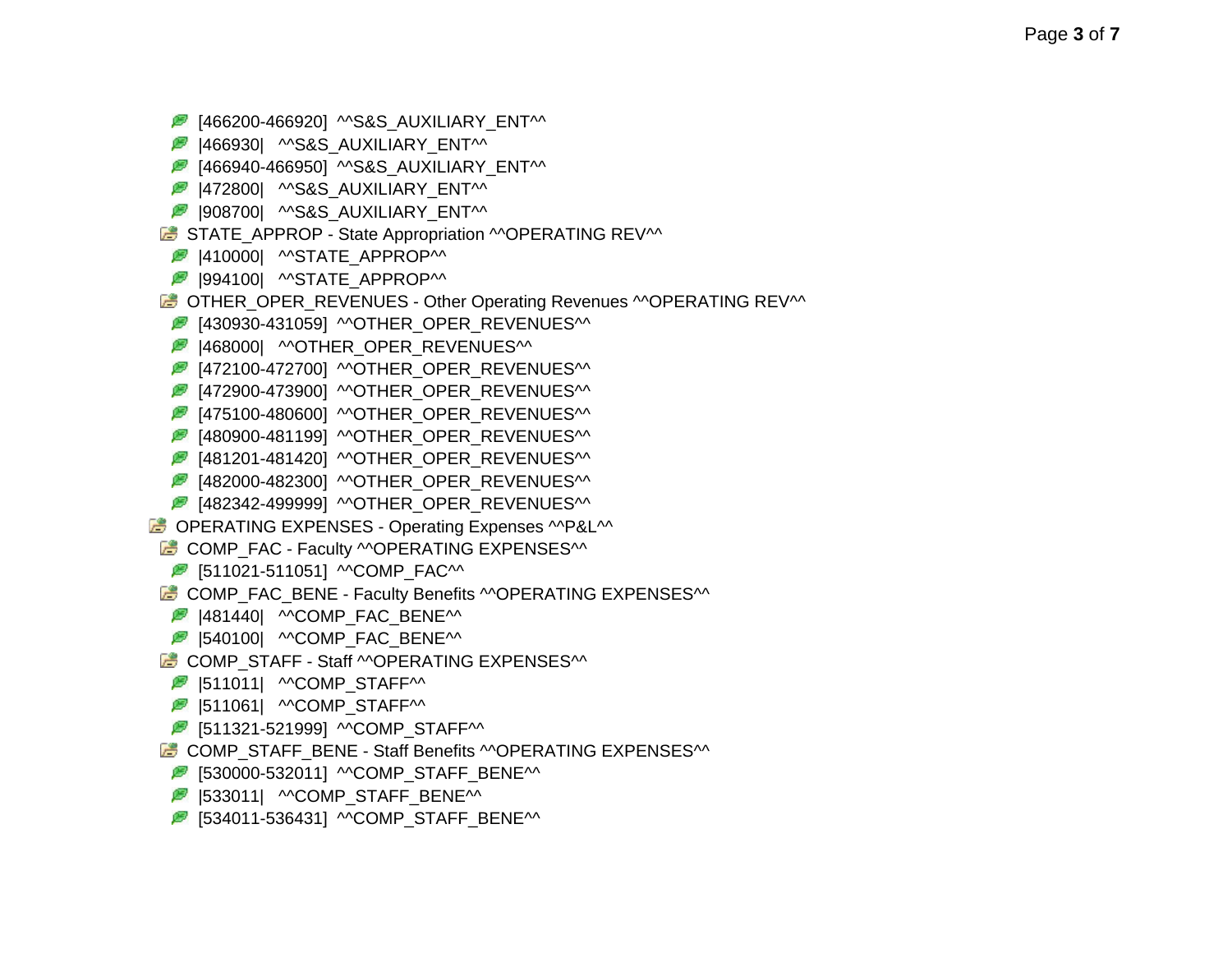**8** [922500-922599] MCONTRACTM

**8** [922110-922200] MCONTRACTM

**8** [921700-921900] MCONTRACTM

 $|921120|$  MCONTRACTM

 $|921110|$  MCONTRACTM

**8** [920700-920899] MCONTRACTM

**8** [920200-920299] MCONTRACTM

 $|920100|$  MCONTRACTM

 $|908200|$  MCONTRACTM

 $|906700|$  MCONTRACTM

 $|906300|$  MCONTRACTM

**8** [905900-905950] MCONTRACTM

**8** [905080-905199] MCONTRACTM

 $[905010-905029]$  MCONTRACTM

**8** [830750-839920] MCONTRACTM

 $[830600-830630]$  MCONTRACTM

**8** [810100-830369] MCONTRACTM

CONTRACT - Contractual Services MOPERATING EXPENSES<sup>M</sup>

 $\blacksquare$  |540001| MCOMP\_PPP\_BENEM

**8** [539911-539961] ^^COMP\_PPP\_BENE^^

**8** | 538911 | MCOMP\_PPP\_BENE<sup>^^</sup>

 $|536911|$  MCOMP PPP BENEM

 $|533911|$  MCOMP PPP BENEM

 $|532911|$  MCOMP\_PPP\_BENEM

COMP\_PPP\_BENE - PPP Benefits ^^OPERATING EXPENSES^^

**8** [511311-511316] MCOMP\_PPPM

COMP\_PPP - PPP Supplements ^^OPERATING EXPENSES^^

**2** [906800-906999] ^^COMP\_STAFF\_BENE^^

**2** [540200-540500] ^^COMP\_STAFF\_BENE^^

 $\blacksquare$  |540000| MCOMP STAFF BENEM

**8** [539011-539061] ^^COMP\_STAFF\_BENE^^

**8** [537011-538111] ^^COMP\_STAFF\_BENE^^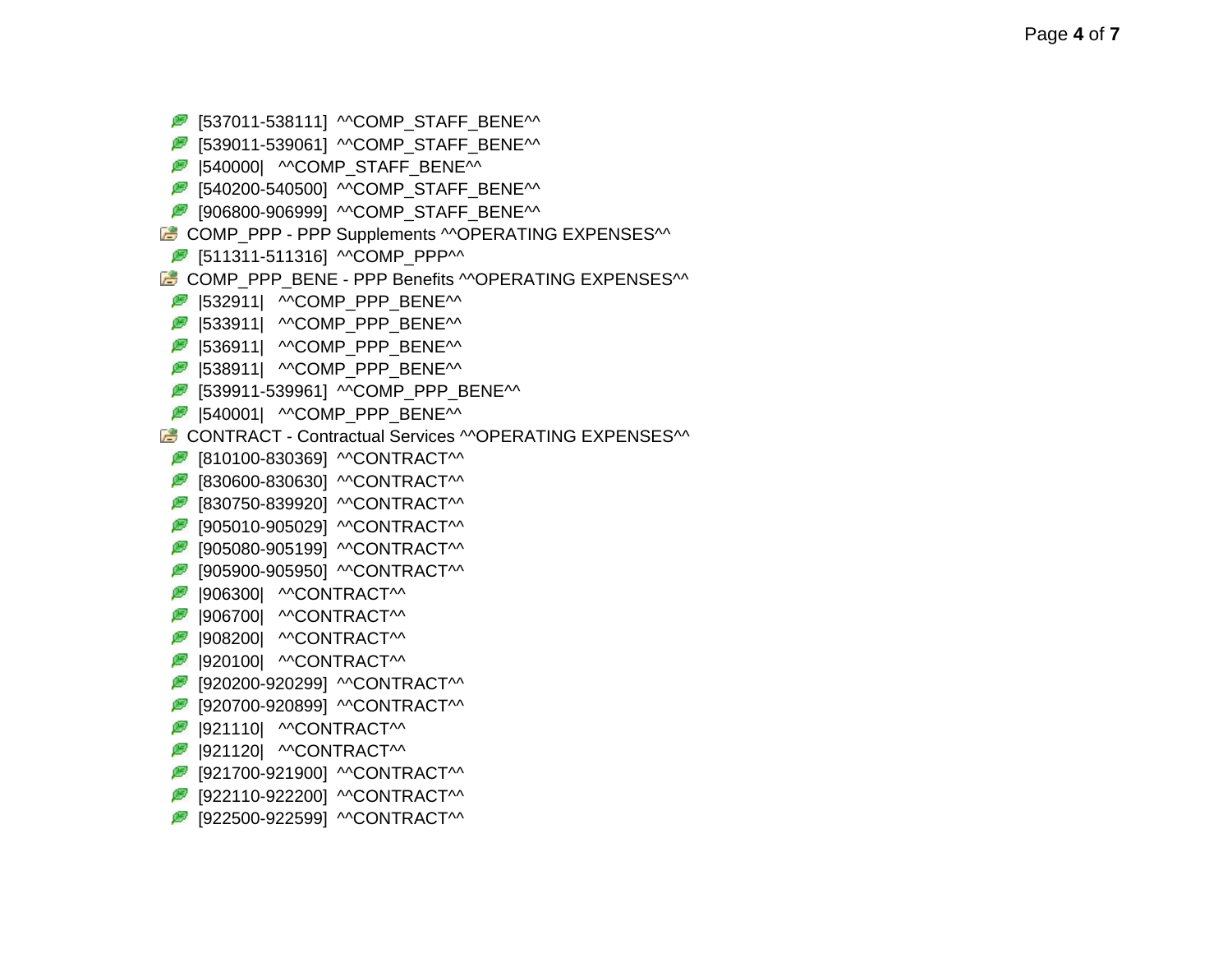Page **5** of **7**

**CAPITAL - Capitalized Assets ^^OPERATING EXPENSES^^** 

**B** SUP - Supplies & Materials MOPERATING EXPENSES<sup>M</sup>

**DEPR - Depreciation ^^OPERATING EXPENSES^^** 

UTILITIES - Utilities MOPERATING EXPENSESM

**E** SCHOLAR - Tuition Remission MOPERATING EXPENSES<sup>M</sup>

COMMUNICATIONS - Communications ^^OPERATING EXPENSES^^

- **8** [650100-650200] MCAPITALM
- 
- $|650230|$  MCAPITALM
- $[650325-650359]$  MCAPITALM
- $|650375|$  MCAPITALM
- **8** [650400-655299] MCAPITALM

**8** [656200-656400] MCAPITALM

- 
- **8** | 655300 | MCAPITALM
- 

**8** 655500 MCAPITAL<sup>^^</sup>

**8** | 657020 | MCAPITALM

**8** 640000 MSUPM **830500| MSUPM 830550| MSUPM 8** |920150| MSUPM **8** |921100| MSUPM

**8** |923000| MDEPRM

 $|210110|$  MOTRM  $\blacksquare$  |481430| MOTRM

 $[658000-709330]$  MOTRM

**8** [860200-860800] MUTILITIES<sup>^^</sup>

860100| MCOMMUNICATIONS 860900| MCOMMUNICATIONS  $|921400|$  MCOMMUNICATIONS<sup> $\wedge$ </sup>  $|922900|$  MCOMMUNICATIONS<sup> $\wedge$ </sup>

**8** [551000-565000] MSCHOLARM

OTR - Other MOPERATING EXPENSESM

**8** [600100-630900] MSUPM

- 
- 
- 
- 
- 
- 
- 
- 
- 
- 
- 
- 
- 
- 
- 
- 
- 
- 
- 
- 
- 
-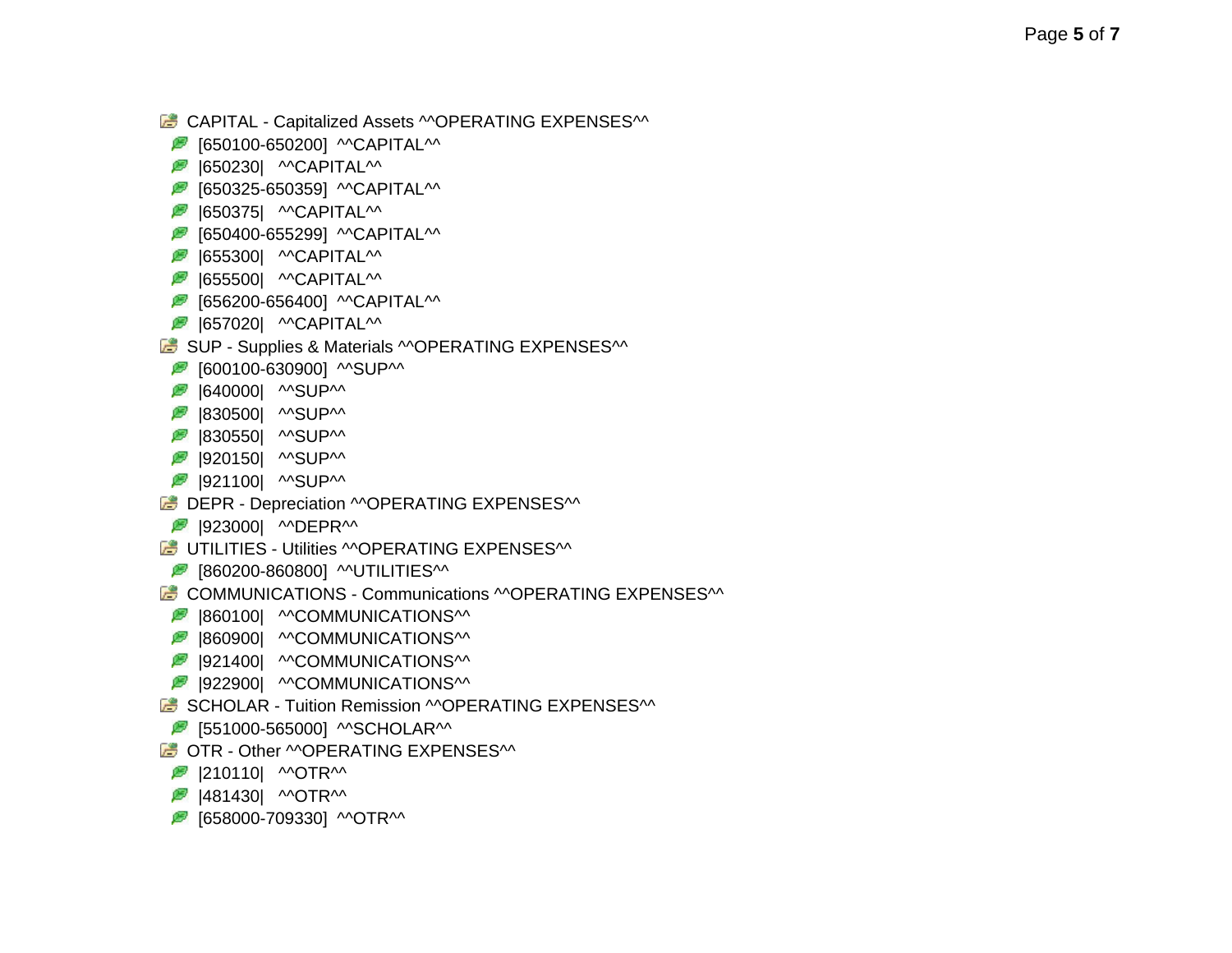$\Box$  NON OPERATING - Nonoperating Rev & Exp  $\bigwedge P\&L\&w$ 

- **8** |955010| MADMIN\_OHM
- **8** |950010| MADMIN\_OHM
- **B** ADMIN\_OH Administrative Overhead ^^OPERATING EXPENSES^^
- $[994101-999999]$  MINTERNAL TRANSACTIOM
- $[955011-994099]$  MINTERNAL \_TRANSACTIOM
- **2** [950011-955009] MINTERNAL \_TRANSACTIOM
- **2** [950000-950009] MINTERNAL TRANSACTIOM
- **INTERNAL TRANSACTIO Internal Transactions s/b 0 ^^OPERATING EXPENSES^^**
- **8** [870000-870100] ^^INDIRECT\_CST^^
- **IS INDIRECT CST Indirect Cost ^^OPERATING EXPENSES^^**
- $[940000-940700]$  MOTRM
- **8** |923100| MOTRM
- **8** [922600-922699] MOTRM
- **8** [922300-922499] MOTRM
- $\bigotimes$  |922210| MOTRM
- $[922000-922100]$  MOTRM
- **8** [921600-921699] MOTRM
- $[921200-921300]$  MOTRM
- **8** |920610| MOTRM
- $[920350-920600]$  MOTRM
- $[907300-908110]$  MOTRM
- **8** |907100| MOTRM
- $[906400-906699]$  MOTRM
- $[906100-906200]$  MOTRM
- **8** [905800-905899] MOTRM
- $[905030-905079]$  MOTRM
- $[870101-904009]$  MOTRM
- **830700| MOTRM**
- $\mathbb{F}$  830400| MOTRM